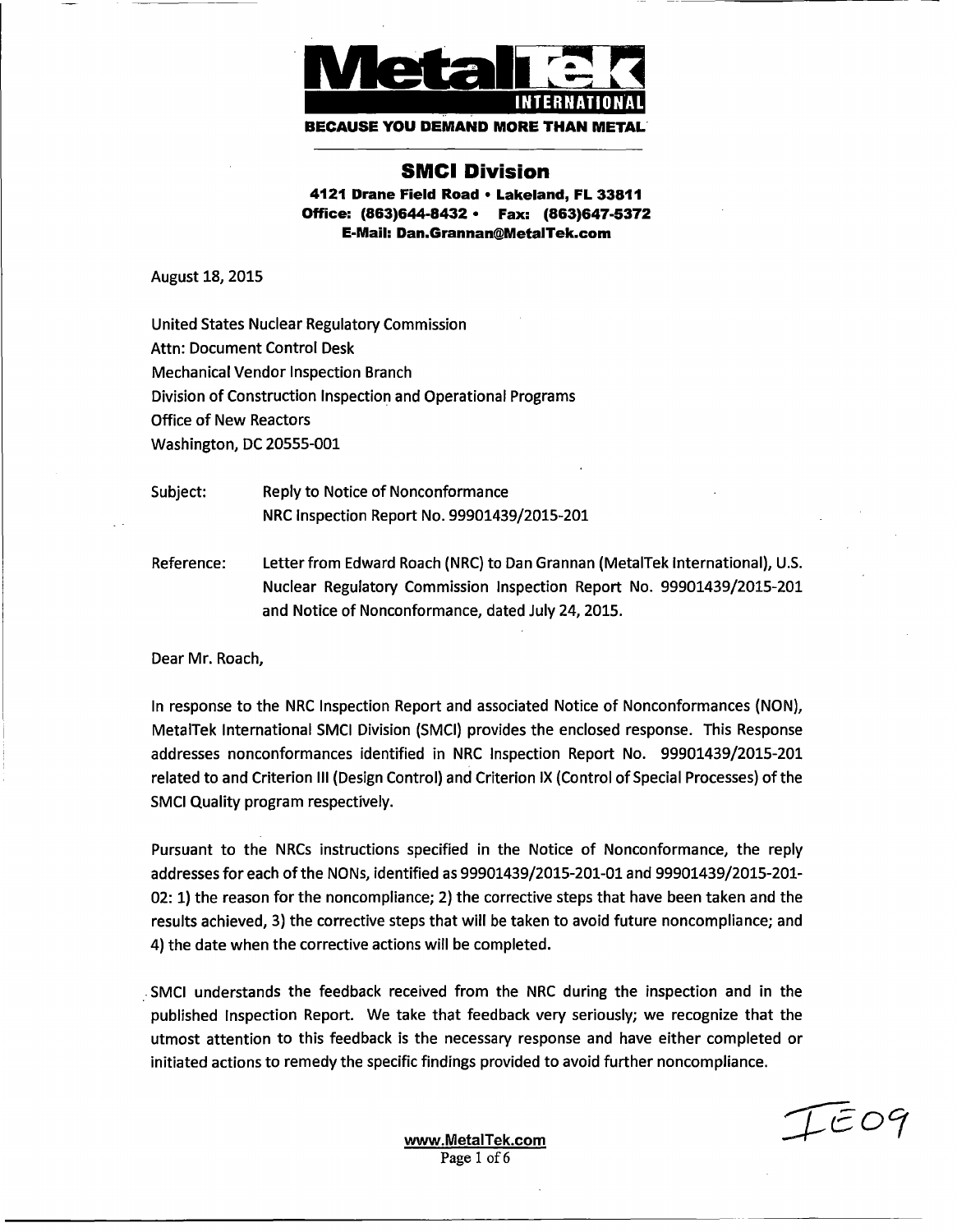

Sincerely, Dan Grannan

Quality Director MetalTek International, SMCI Division

Dave Masterson General Manager MetalTek International, SMCI Division

Enclosure: SMCI Reply to Notice of Nonconformance 99901439/2015-201-01 AND 99901439/2015-201-02

> www.MetalTek.com  $\frac{W \cdot W \cdot U \cdot U \cdot U}{\text{Base 2 of } }$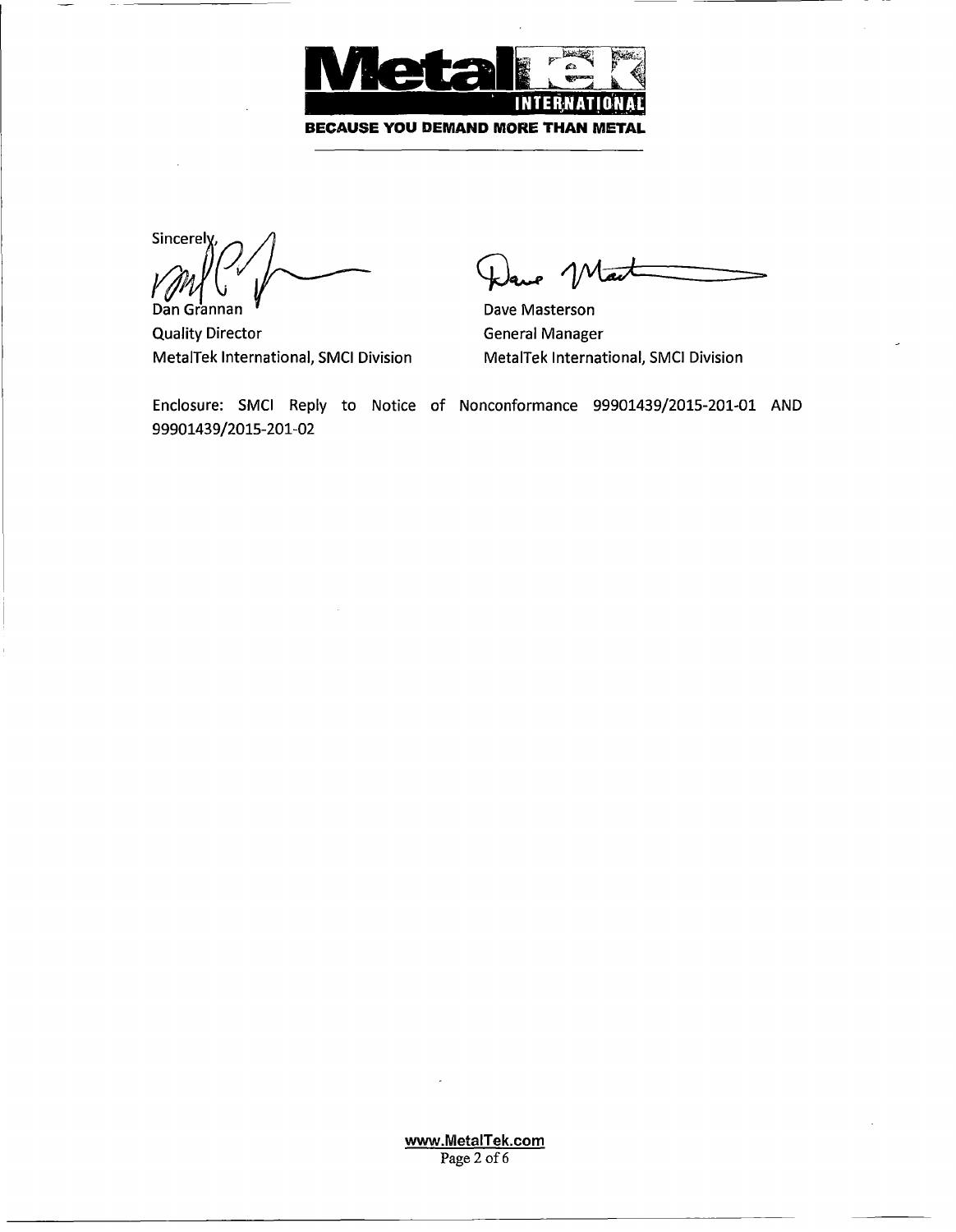

## **SMCI REPLY TO NOTICE OF NONCONFORMANCE 99901439/2014-201-01 AND**

#### **99901439/2014-201-02**

This is the SMCi Reply to the Notice of Nonconformance identified in NRC Inspection report No. 99901439/2015-201, dated July 24, 2015.

#### NONCONFORMANCE 99901439/2015-201-01

Based on the results of a U.S. Nuclear Regulatory Commission (NRC) inspection conducted at the Specialty Maintenance and Construction, Inc. (SMCI) facility in Lakeland, FL, on June 8, 2015, through June 12, 2015, certain activities were not conducted in accordance with NRC requirements which were contractually imposed on SMCI by its customers or NRC licensees:

A. Criterion Ill, "Design Control," of Appendix B "Quality Assurance Program Criteria for Nuclear Power Plants and Fuel Processing Plants," to Title to 10 of the Code of Federal Regulations (10 CFR) Part 50, "Domestic Licensing of Production and Utilization Facilities," states, in part, that "Measures shall be established to assure that applicable regulatory requirements and the design basis, as defined in 10 CFR 50.2, and as specified in the license application, for those structures, systems, and components to which this appendix applies are correctly translated into specifications, drawings, procedures, and instructions."

Criterion IX, "Control of Special Processes," of Appendix B to 10 CFR Part 50, states, in part, that "Measures shall be established to assure that special processes, including welding, heat treating, and nondestructive testing, are controlled and accomplished by qualified personnel using qualified procedures in accordance with applicable codes, standards, specifications, criteria, and other special requirements."

Section 3.8.3.6.2, "Nondestructive Examination," of Revision 18 of the APl000 design certification document, which is incorporated by reference in the Combined License for Vogtle Electric Generating Plant (VEGP), Units 3 and 4 and Virgil C. (VC) Summer Generating Station, Units 2 and 3, states in part, that "Welds are visually examined for 100 percent of their length. Full penetration welds are inspected by ultrasonic or radiographic examination for 10 percent of their length. Partial penetration welds are inspected by magnetic particle or liquid penetrant examination for 10 percent of their length." In addition, Westinghouse Electric Company (WEC) design specification drawings, APP-GW-S9-104, "AP1000 Structural Modules General Notes - V," Revision 4, dated October 6, 2014, and APP-GW-S9-105, "AP1000 Structural Modules General Notes - VI," Revision 4, dated October 14, 2014, incorporate these requirements, and require a visual examination (VT), and magnetic particle (MT) or liquid penetrant (PT) examinations on both the reinforcing fillet weld and the partial joint penetration (PJP).

Contrary to the above, as of June 12, 2015, SMCI failed to transfer all the pertinent design requirements into the applicable instructions and failed to inspect welds in accordance with the applicable travelers and design specification drawings. Specifically;

> www.MetalTek.com  $\frac{v \cdot w \cdot \text{grad} \cdot \text{grad}}{\text{Area} \cdot 2 \cdot \text{d} \cdot \text{d} \cdot \text{d} \cdot \text{d} \cdot \text{d} \cdot \text{d} \cdot \text{d} \cdot \text{d} \cdot \text{d} \cdot \text{d} \cdot \text{d} \cdot \text{d} \cdot \text{d} \cdot \text{d} \cdot \text{d} \cdot \text{d} \cdot \text{d} \cdot \text{d} \cdot \text{d} \cdot \text{d} \cdot \text{d} \cdot \text{d} \cdot \text{d} \cdot \text{d} \cdot \text{d} \cdot \text{d} \cdot \text{d} \$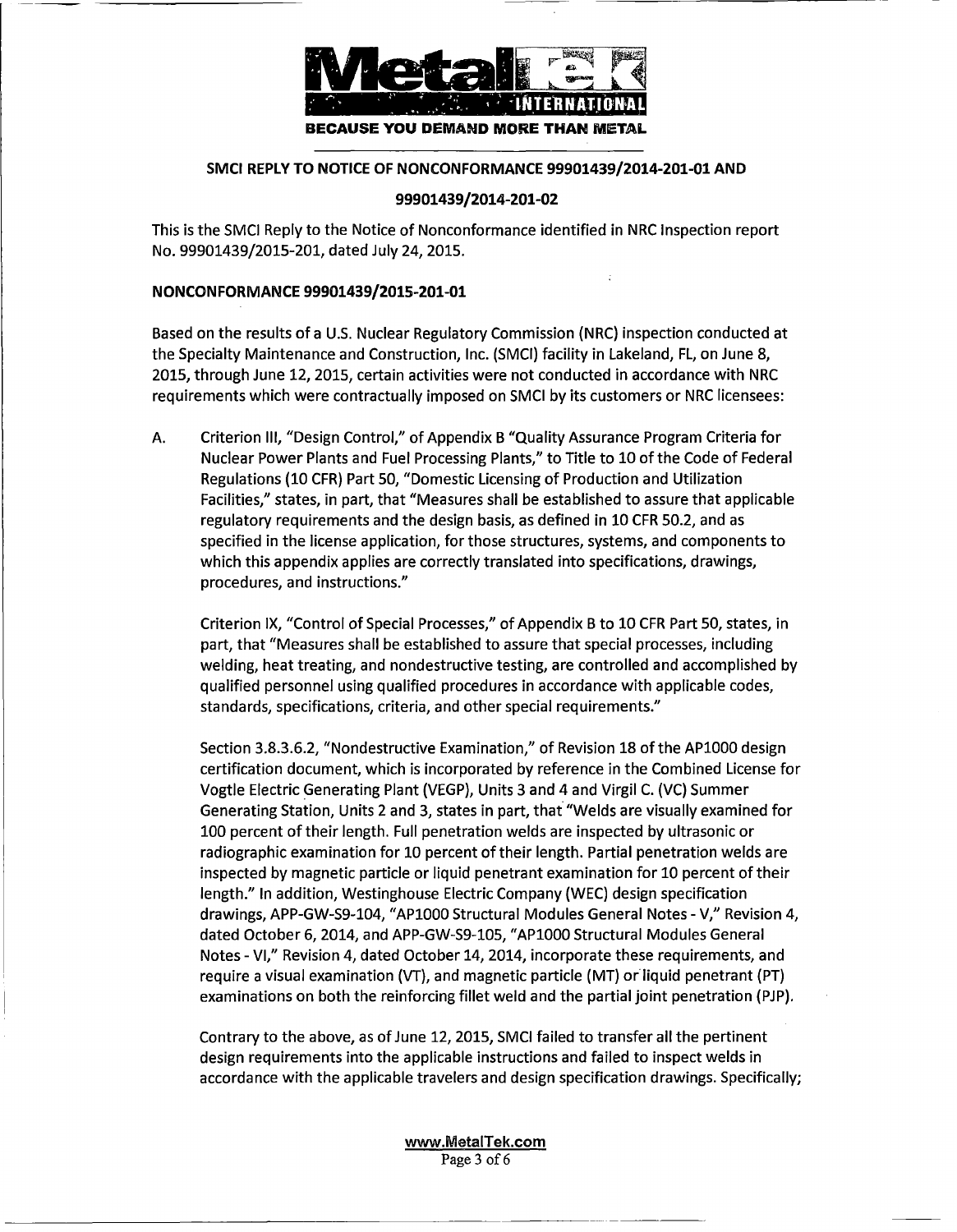

- $\mathbf{1}$ 1. SMCI did not adequately incorporate several general notes on NDE requirements from WEC design specifications drawings into all the applicable travelers. These general notes would require VT, and MT or PT examinations of both the reinforcing fillet weld and the PiP. By not correctly transferring nondestructive examination requirements to the SMCl travelers, partial penetration welds did not receive the required surface examinations required by the WEC design drawings.
- 2. SMCI only performed VT and MT examination of the reinforcing fillet weld that is applied over the PJP, and did not perform a VT and MT examination of the PJP as required by several general notes from design specification drawing APP-GW-S9-105. Not inspecting the PiP welds leaves the quality of welds to be indeterminate, and therefore affects how these welds would meet their design stress requirements and would perform their intended safety function.

This issue has been identified as Nonconformance 99901439/2015-201-01.

## 1. The Reason for the Noncompliance

Corrective Action Report (CAR) 2015-321 was initiated to document this issue.

It was the determination of SMCI, after discussion and evaluation with Westinghouse, that SMCI was in compliance with the requirements set forth for the inspection of fillet reinforced PJP welds. A review of E&DCR APP-CA20-GEF-1305 shows that SMCI's current practices meet those set forth by the designer, Westinghouse.

# 2. Corrective Steps That Have Been Taken and Results Achieved

A review of all affected travelers shows that they are concise and congruent with the Westinghouse interpretation.

## 3. Corrective Steps That Will Be Taken to Avoid Noncompliance

No additional actions are planned by SMCI.

# 4. Date When Corrective Actions Will Be Completed

All actions are complete at this time.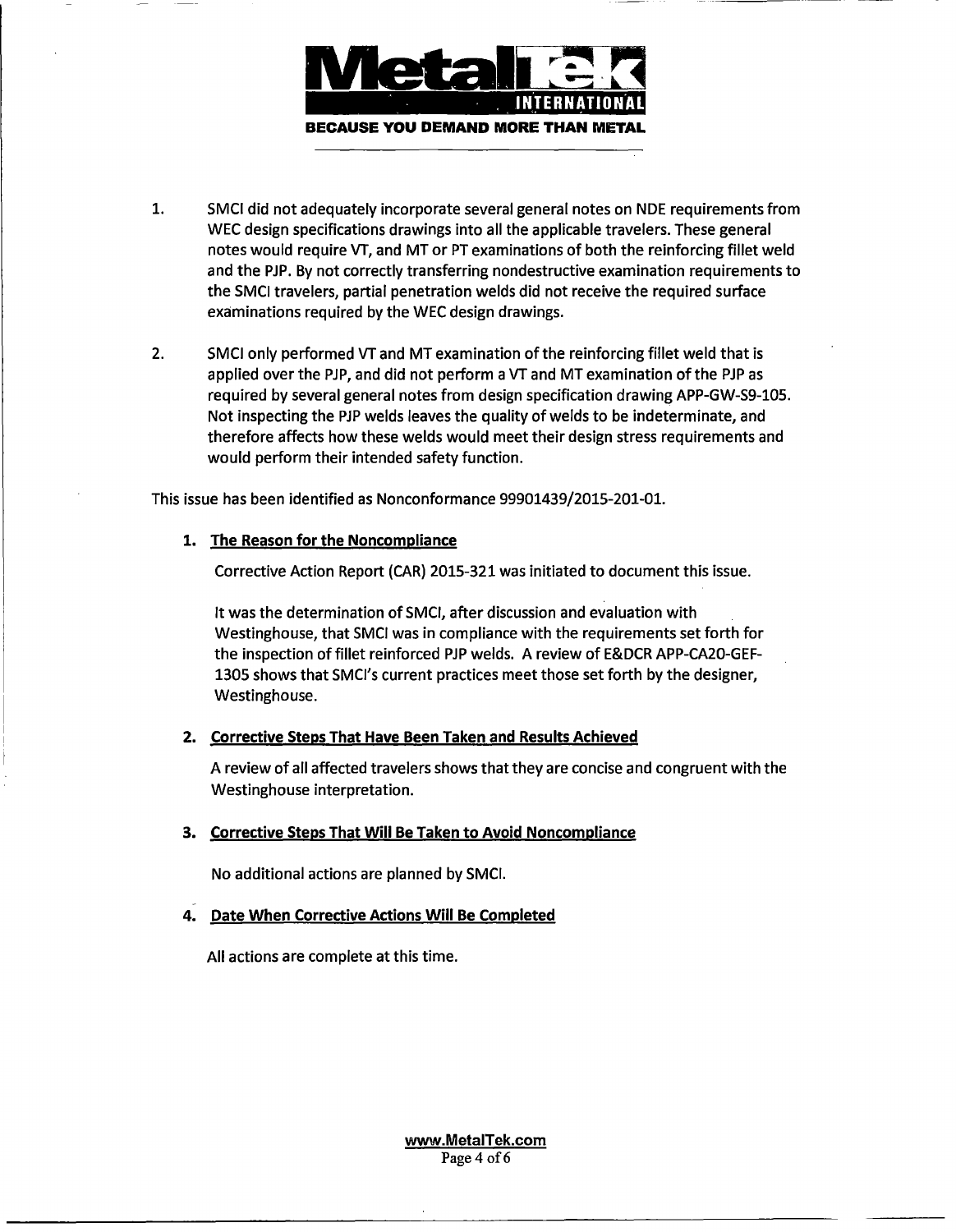

#### **NONCONFORMANCE 99901439/2014-201-02**

**B.** Criterion IX, "Control of Special Processes," of Appendix B to 10 CFR Part 50, states, in part, that "Measures shall be established to assure that special processes, including welding, heat treating, and nondestructive testing, are controlled and accomplished by qualified personnel using qualified procedures in accordance with applicable codes, standards, specifications, criteria, and other special requirements."

SMCI procedure QP-9.0, "Weld Filler Metal and Consumable Control," Revision 2, dated August 16, 2013, provides several quality record requirements to document the use of weld wire, weld filler material, and other weld consumables.

Contrary to the above, as of June 12, 2015, SMCI failed to control welding consumable filler metal in accordance with applicable procedures and criteria. Specifically,

- 1. SMCI did not record on form WCIL-001 the weld filler metal that was issued for the time period of June 28, 2014, through July 11, 2014, as required by QP-9.0, section 5.3.8. Because there are no entries on form WCIL-001 for the dates above, there is no objective evidence that the correct weld filler metal was used in production and there was adequate control of the welding filler metal for this time period.
- 2. During a review of traveler 926-CA01-00774, the NRC inspection team noted that a welder used weld filler metal to weld the beam seat that was not the weld filler metal he was issued and required to use. The use of the correct weld filler metal for welding the beam seat was not adequately controlled as required by QP-9.0, sections 5.3.8, 5.5.2, and 5.5.4.

The NRC inspection team noted that welders were not issued any weld filler metal for (a) welding on embed plates on October 8, 2014, for traveler 926-CA01-01156 for the CA-0l module for VEGP Unit 3, and (b) welding on embed plates on October 8, 2014, for traveler 926-CA01-01162 for the CA-01 module for VC Summer Generating Station Unit 2. Weld filler metal issued to the welders for this work was not be recorded in form WClL-001 as required by QP-9.0, sections 5.3.8, 5.5.2, and 5.5.4.

This issue has been identified as Nonconformance 99901439/2015-201-02.